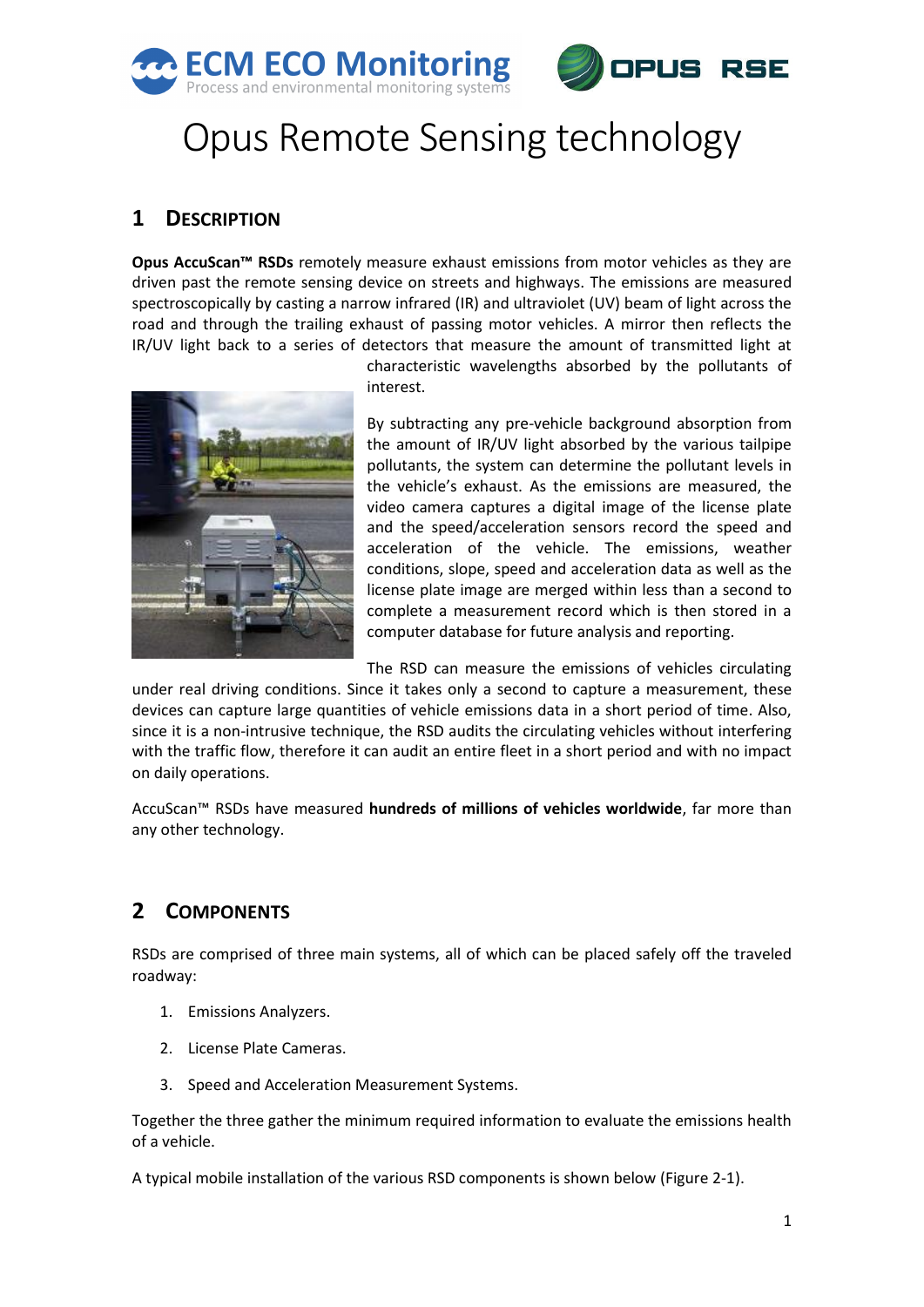



*Figure 2-1 Basic scheme of Opus RSD components*

<span id="page-1-0"></span>The main components of Opus RSD5000 system are described below:

#### **Gas Analyzer / Source Detector Module (SDM)**

The RSD has an enclosed Source Detector Module. Using Sapphire windows, the SDM is sealed against the environment to better protect the optics and electronics inside. These windows are impervious to scratching and are easily cleaned. Along with an enclosed SDM, the RSD can have an automated gas calibration cell that eliminates the need for using gas calibration bottles and will calibrate during normal traffic movement.



#### **The Corner Cube Mirror (CCM)**

The Corner Cube Mirror (CCM) is a simple reflector of the Source light beams. It returns the beams back to the Detector side of the SDM. The CCM consists of three stationary mirrors positioned at a 90**°** angle with respect to one another, like the corner of a room (**Chyba! Nenašiel sa žiaden zdroj odkazov.**).



#### **Speed/Acceleration System (Detector/Emitter Bars)**

This system provides valuable information to the operator about the driving conditions of the vehicles at the time of the measurement. Poor test sites can be immediately identified by test results showing too many cars undergoing hard accelerations or decelerations. The Emitter and Detector Bars of the S/A system along with other parts of the RSD work in tandem to help the operator determine if a test site is favorable to capturing accurate emission readings.

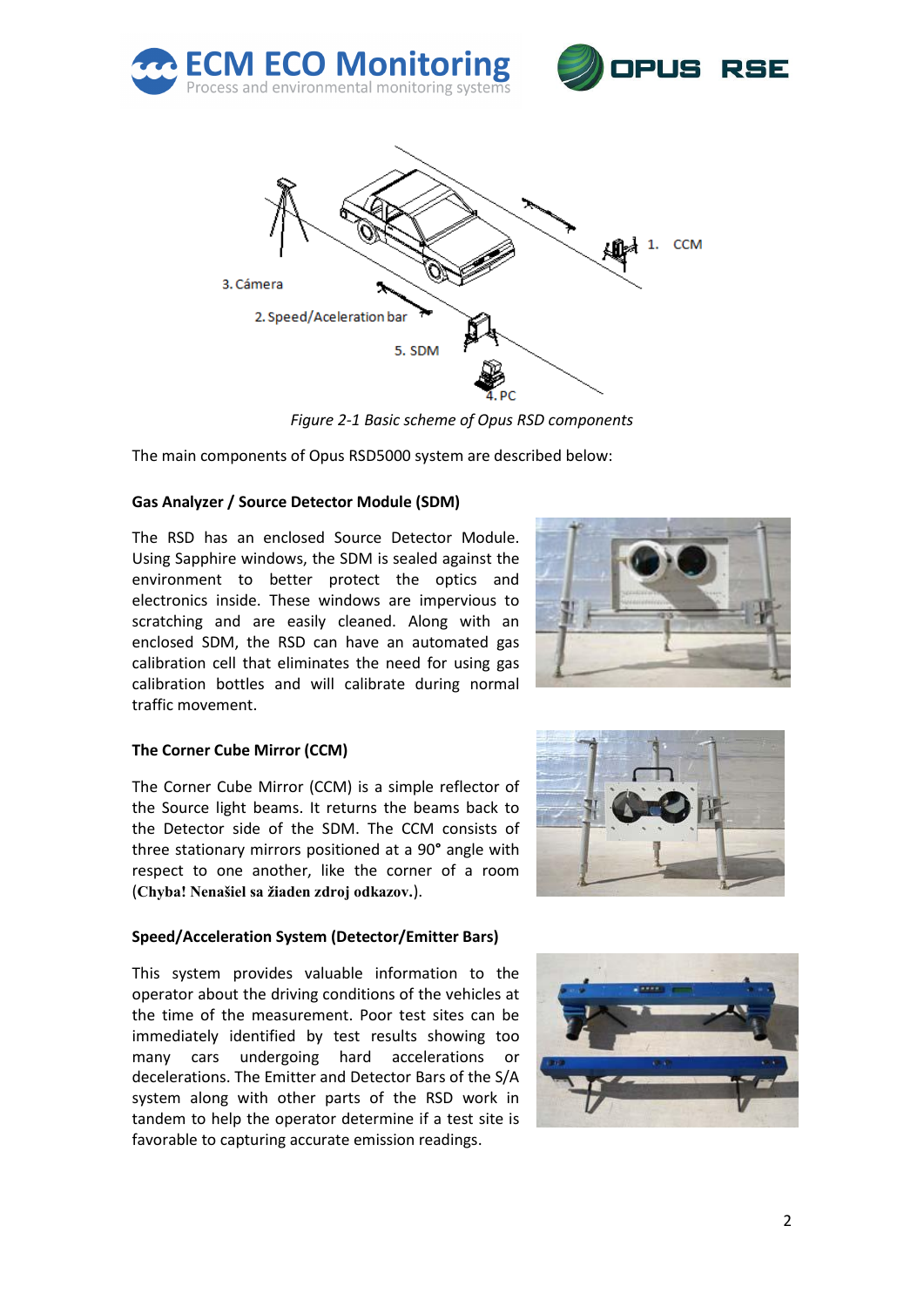



#### **Video Camera for License Plate Capture**

This high-speed and high-resolution video camera captures a digitized picture of the rear of the vehicle. It does this at the same instant the speed/acceleration values of a vehicle are calculated as the car passes through the exit beam of the S/A detector bar. Camera is software-controlled from the console. The software allows for control of pan, tilt and zoom, and light control offset that automatically compensates for the lighting conditions throughout the day.



#### **System Control Unit**

The System Control Unit (SCU) utilizes Windows based XP, an Intel P4-3.0GHz or greater processor, a built-in 802.11g WiFi communication to the remote GUI Laptop and a built-in GPS module. The SCU gathers and integrates the emission readings, speed and acceleration values and video picture of the license plate. It also archives all information including the digitized vehicle license plate picture for future reference. The SCU also mediates electronic connections between the computer, monitor, CPU and other modules. The SCU provides the connection for all the peripherals to the computer and serves as a central power supply for the system.



#### **Weather Station**

The Weather Station monitors external temperature and barometric pressure. The station includes an external temperature sensor. The console includes a power adapter with battery backup, backlit display for easy viewing, and a serial interface to a computer.

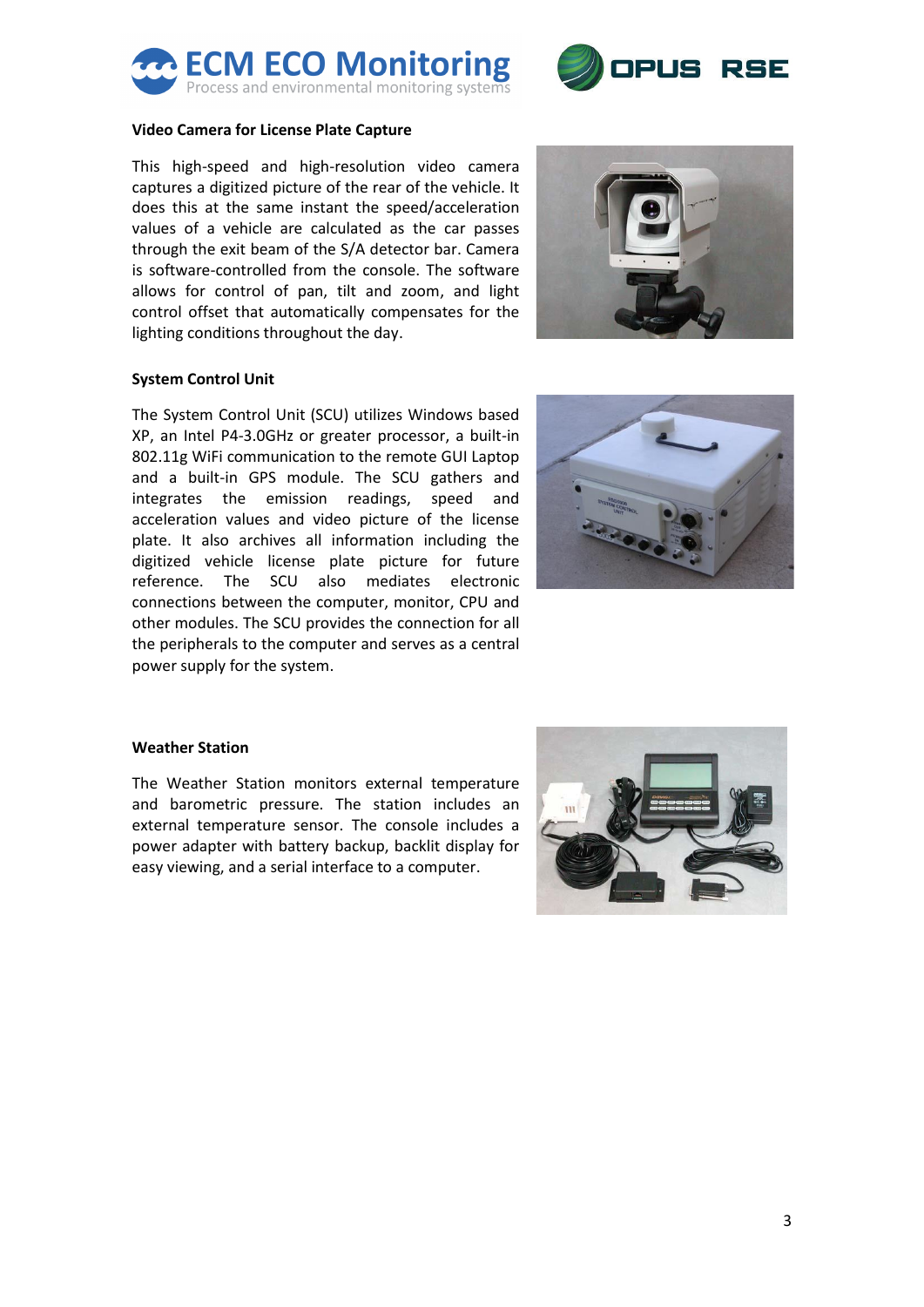



## **3 ON-ROAD SETUP AND OPERATION**

For convenience and fast semi-unattended deployment, OPUS has packaged all the components into **two rapidly-deployed green boxes** (se[e Figure 3-1\)](#page-3-0) and one disguised orange traffic barrel:

| Component         | Length      | Width       | <b>Height</b> |
|-------------------|-------------|-------------|---------------|
| SDM/CCM Green Box | 0.92 meters | 0.61 meters | 0.46 meters   |
| CCM Green Box     | 0.61 meters | 0.31 meters | 0.31 meters   |



*Figure 3-1 Unattended Deployment*

<span id="page-3-0"></span>A typical on-road deployment is show in [Figure 3-2.](#page-3-1)

<span id="page-3-1"></span>

*Figure 3-2 Scheme of a measurement with Opus RSD*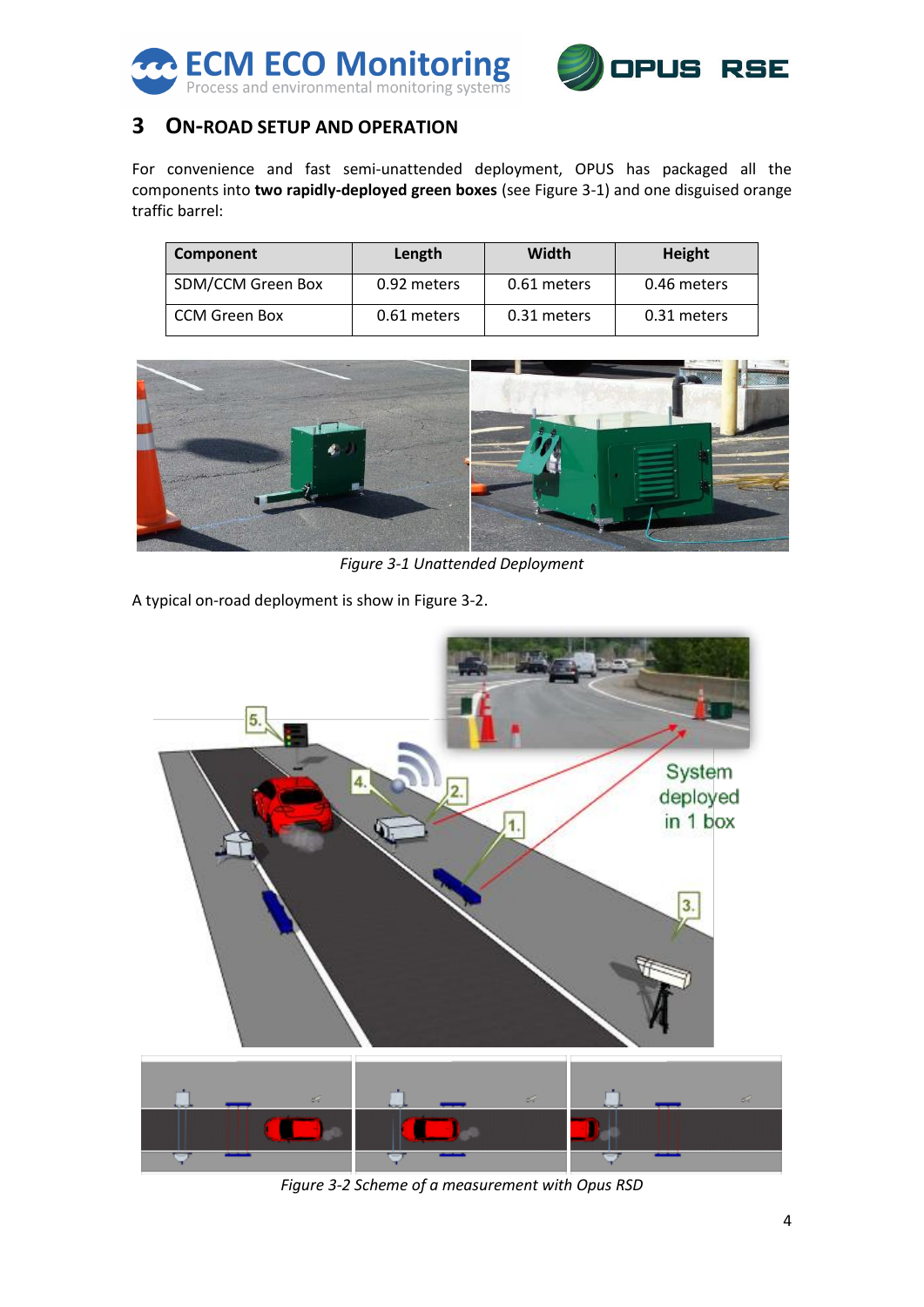



The overall process of a measurement, referred to the numbers of [Figure 3-2](#page-3-1) is shown below:

- 1. The Speed and Acceleration bar records the vehicle´s speed and acceleration.
- 2. The SDM/CCM module measures all exhaust pollutants.
- 3. The digital camera takes a picture of the license plate.
- 4. Data are instantaneously sent to a processor unit. Emissions concentration values and other related data are stored in the computer and can also be monitored remotely by an operator stationed in a mobile unit parked safely along the roadside (se[e Figure](#page-4-0)  [3-3\)](#page-4-0).
- 5. It is also possible to set-up an informative LED panel to alert the driver about his/her emissions (Good, Poor, Bad).

After all that, the system is ready to analyze the next vehicle.

#### **Overall process takes less than one second**.



<span id="page-4-0"></span>*Figure 3-3 Sample of a vehicle measurement screen plot in Opus real-time monitoring software*

### **4 FUNCTIONALITY AND PERFORMANCE**

OPUS establishes the accuracy and precision of each AccuScan<sup>TM</sup> RSD unit deployed in its programs prior to its deployment. This is accomplished through a comprehensive set of predeployment, real-time, and post-data collection protocols which are briefly described below.

- Factory Certification: Each RSD unit is first factory certified for accuracy and precisions using several known dry-gas mixtures in accordance with the COVERS requirements.
- Client Certification: Some clients, such as the CDPHE, conduct their own acceptance test procedure (ATP) before units are deployed for use in programs.
- Field Calibration and Audit: Each unit is then calibrated, and the calibration verified prior to each data collection session.